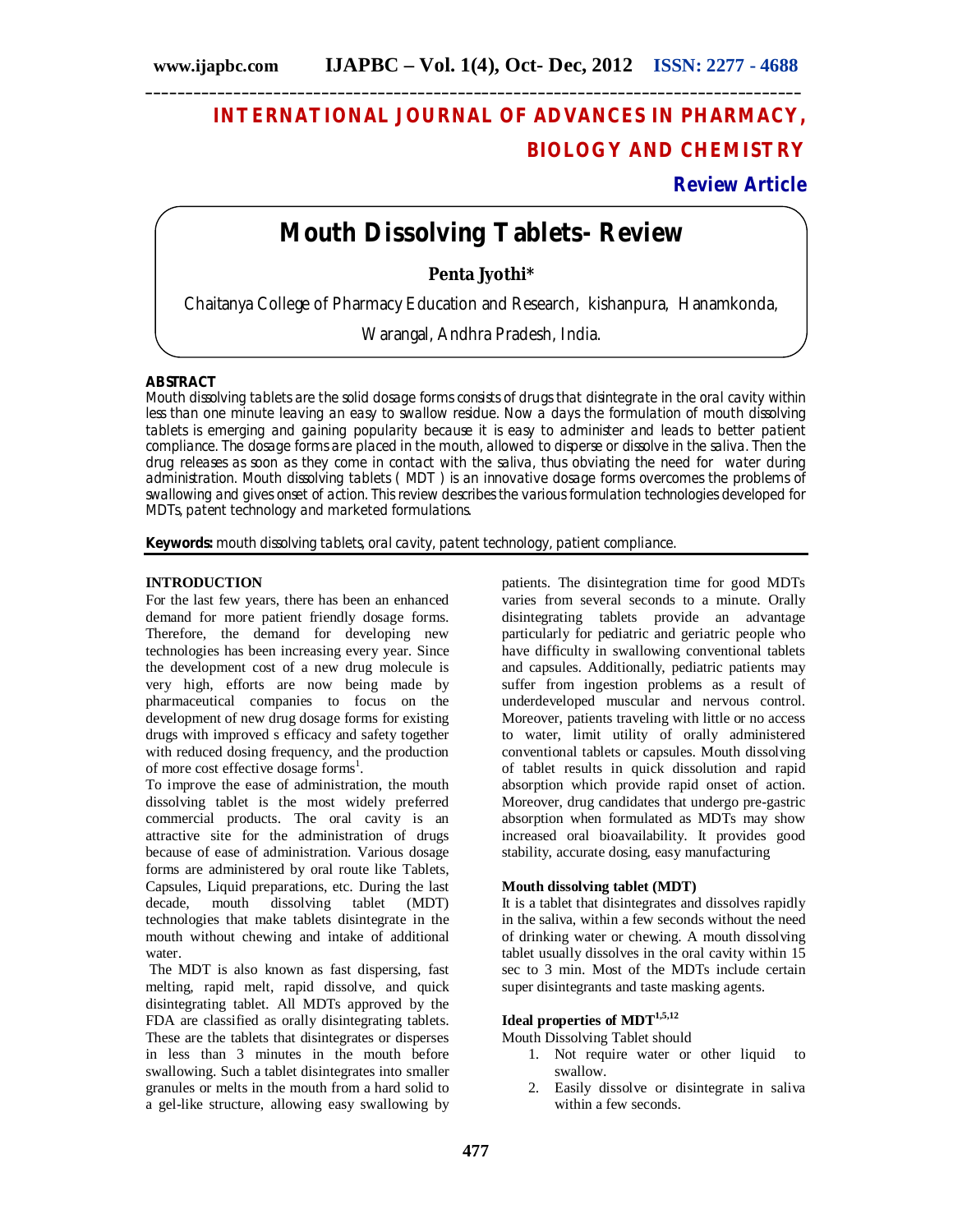- 3. Have a pleasant mouth feel.
- 4. Have a pleasing taste.
- 5. Leave negligible or no residue in the mouth when administered.
- 6. Be harder and less friable.
- 7. Be portable and easy to transport.
- 8. Be able to be manufactured in a simple conventional manner within low cost.
- 9. Be less sensitive to environmental conditions like temperature, humidity etc.

# **Salient Features1,11**

- 1. Ease of administration to patients who refuse to swallow a tablet, such as pediatric and geriatric patients and, psychiatric patients.
- 2. Convenience of administration and accurate dosing as compared to liquids.
- 3. Rapid dissolution of drug and absorption which may produce rapid, onset of action
- 4. Some drugs are absorbed from the pharynx and oesophagus as the saliva passes down into the stomach, in such cases bioavailability of drugs is increased.
- 5. Ability to provide advantages of liquid medication in the form of solid preparation.
- 6. Pre-gastric absorption can result in improved bioavailability and as a result of reduced dosage, improved clinical performance through a reduction of unwanted effects.

# **Advantages1,3,5**

- 1. Administration to the patients who cannot swallow, such as the elderly, bedridden patients, patients affected by renal failure & patients who refuse to swallow such as pediatric, geriatric & psychiatric patients.
- 2. Rapid drug therapy intervention.<br>3. Achieve increased bioavail
- bioavailability/rapid absorption through pre-gastric absorption of drugs from mouth, pharynx & esophagus as saliva passes down.
- 4. Convenient for administration and patient compliant for disabled, bedridden patients and for travelers and busy people, who do not always have access to water.
- 5. Good mouth feel property helps to change the perception of medication as bitter pill particularly in pediatric patients.
- 6. The risk of chocking or suffocation during of conventional formulations due to physical obstruction is avoided, thus providing improved safety.
- 7. New business opportunity like product differentiation.

# **Disadvantages 1,9**

- 1. Mouth dissolving tablet is hygroscopic in nature so must be keep in dry place.
- 2. Some time it possesses mouth feeling.

3. MDT requires special packaging for properly stabilization & safety of stable product.

## **Difficulties with Existing Oral Dosage Form<sup>2</sup>**

- 1) Patient may suffer from tremors therefore they have difficulty to take powder and liquids. In dysphasia physical obstacles and adherence to an esophagus may cause gastrointestinal ulceration.
- 2) Swallowing of solid dosage forms like tablet and capsules and produce difficulty<br>for young adult of incomplete for young adult of development of muscular and nervous system and elderly patients suffer from dysphasia.
- 3) Liquid medicaments (suspension and emulsion) are packed in multidose container; therefore achievement of uniformity in the content of each dose may be difficult
- 4) Buccal and sublingual formation may cause irritation to oral mucosa, so patients refused to use such medications.
- 5) Cost of products is main factor as parenteral formulations are most costly and discomfort.

### **Selection of Drugs<sup>2</sup>**

The ideal characteristics of a drug for in vivo dissolution from an MDT include

- 1. No bitter taste
- 2. Dose lower than 20mg
- 3. Small to moderate molecular weight
- 4. Good stability in water and saliva
- 5. Partially non ionized at the oral cavities pH
- 6. Ability to diffuse and partition into the epithelium of the upper GIT (logp>1, or preferably>2)
- 7. Ability to permeate oral mucosal tissue Unsuitable drug characteristic for ODT;
- 8. Short half-life and frequent dosing
- 9. Very bitter or otherwise unacceptable taste because taste masking cannot be achieve
- 10. Required controlled or sustained release.

# **Excipients2,3,13**

Mainly seen excipients in FDT are as per Table N0. 1 at least one disintegrant, a diluent, a lubricant and optionally swelling agent, a permeablizing agent, sweeteners and flavoring agents.

#### **1. Superdisintegrants**

Super disintegrant provide quick disintegration due to combined effect of swelling and water absorption by the formulation. Swelling index of the superdisintegrants is commonly studied in simulated saliva. Volume occupied by the material at the end of 4h should be noted and swelling index is calculated by the formula.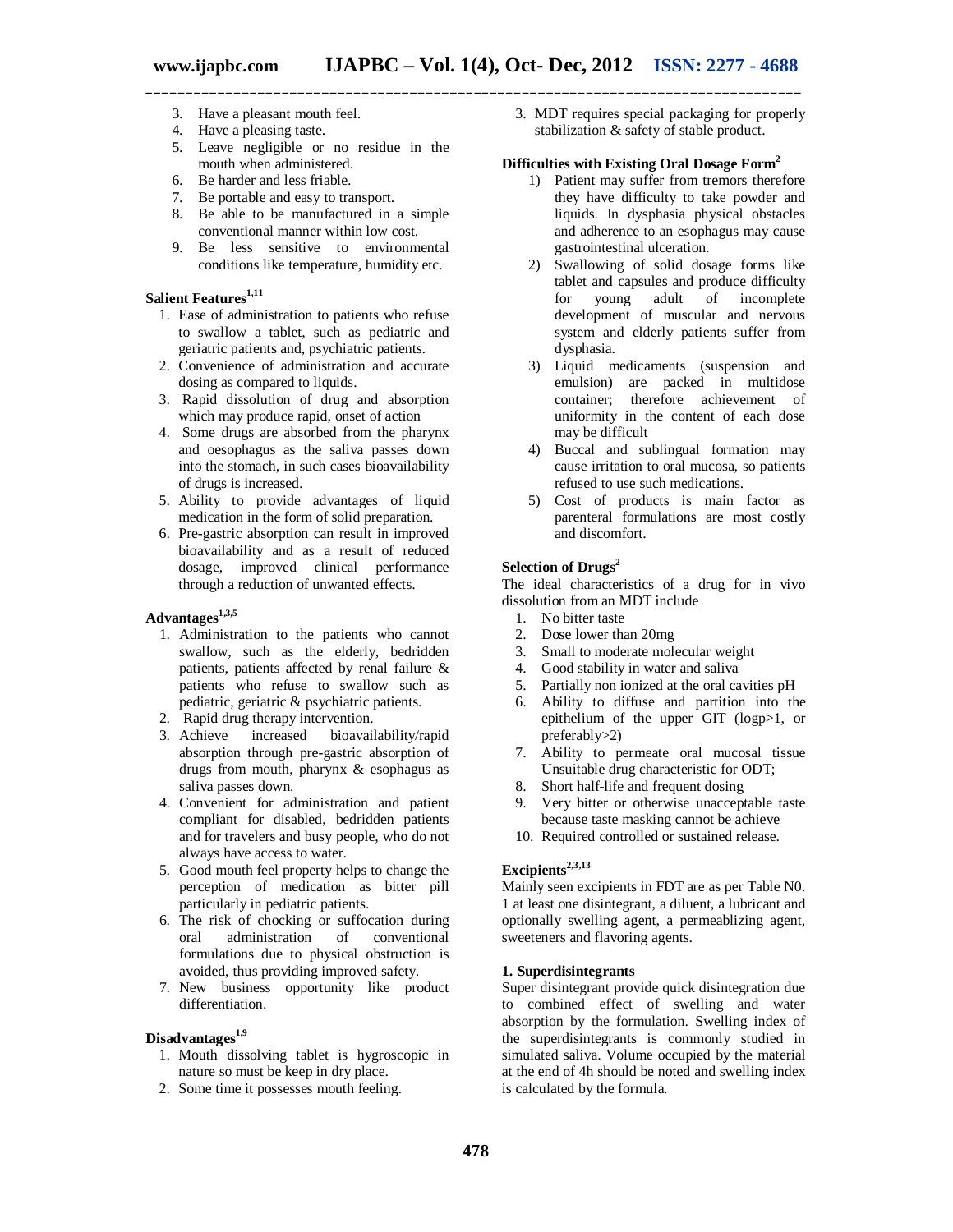# **Swelling Index = [(Final volume - Initial volume)/initial volume)] X 100**

Example: croscarmellose sodium, crospovidone, carmellose, carmellose calcium, sodium starch glycolate ion exchange resins (e.g. Indion 414) Sodium starch glycollate has good flowability than crosscarmellose sodium. Cross povidone is fibrous nature and highly compactable.

# **2. Binders**

Main role of Binders is to keep the composition of these fast melting tablets together during the

compression stage. Binders can either be liquid, semi solid, solid or mixtures of varying molecular weights such as polyethylene glycol.

Example**:** Binders commonly used are cellulosic polymers, povidones, polyvinyl alcohols, and acrylic polymers. Acrylic polymers used are the ammoniomethacrylate copolymer, polyacrylate, and polymethacrylate.

#### **3. Antistatic agent**

An antistatic agent is a compound used for treatment of materials or their surfaces in order to reduce or eliminate buildup of static electricity generally caused by the triboelectric effect.

Example**:** colloidal silica (Aerosil), precipitated silica (Sylod.FP244), talc, maltodextrins, beta cyclodextrin etc.

# **4. Lubricants**

Lubricants remove grittiness and assist in the drug transport mechanism from the mouth down into the stomach.

Example: Magnesium stearate, stearic acid, leucine, sodium benzoate, talc, magnesium lauryl sulphate, liquid paraffin etc.

### **5. Flavours**

Example**:** Peppermint flavour, clove oil, anise oil, eucalyptus oil. Flavoring agents include, vanilla, citrus oils, fruit essences etc.

#### **6. Sweeteners**

Example: Sorbitol, Mannitol, Maltitol solution, Maltitol, Xylitol, Erythritol, Sucrose, Fructose, Maltose, aspartame, sugars derivatives etc.

#### **7. Fillers**

Example: Directly compressible spray dried Mannitol, Sorbitol, xylitol, calcium carbonate, magnesium carbonate, calcium phosphate, pregelatinized starch, magnesium trisilicate, aluminium hydroxide etc.

#### **8. Surface active agents**

| Example:                  |         | sodiumdoecylsulfate, |
|---------------------------|---------|----------------------|
| sodiumlaurylsulfate,      | Tweens, | Spans,               |
| polyoxyethylene stearate. |         |                      |

|                           | Table 1: Name and Weight Percentage of |
|---------------------------|----------------------------------------|
| <b>Various Excipients</b> |                                        |

| , al loub Excipicno    |                 |  |
|------------------------|-----------------|--|
| Name of the excipients | Percentage used |  |
| Disintegrant           | $1 - 15%$       |  |
| Binder                 | 5-10%           |  |
| Anti static agent      | $0-10%$         |  |
| Diluents               | $0 - 85%$       |  |

# **Taste Masking Methods2,11**

- 1) The drugs are mostly bitter in nature. Skillful taste masking is needed to hide the bitter taste in ODT formulations. Following methods are used in Taste masking.
- 2) Simple wet granulation method or roller compaction of other excipients. Spray drying can also employed to shroud the drug.
- 3) Drugs can be sifted twice or thrice in small particle size mesh with excipients such as sweeteners and flavors etc.
- 4) Drug particles are coated directly.
- 5) Granulation of the drug with certain excipients followed by the polymer coating.
- 6) If the drug is tasteless or very low dose, direct blend of bulk drug substance into fast disintegrating matrix is straightforward.
- 7) Formation of pellets by extrusion spheronization.
- 8) Coacervation to form microencapsulated drug within a polymer.
- 9) Cyclodextrins can be used to trap or complex, cyclodextrin help to solubilze many drugs.
- 10) Drug complexation with resinates are insoluble and no taste in oral cavity. Examples of drugs where this technique has been successfully demonstrated include ranitidine, risperidone and paroxetine.
- 11) Other methods include hot melt and supercritical fluids.
- 12) Adjustment of pH Values: Many drugs are less soluble at pH different from the pH value of the mouth, which is around 5.9. Solubilization inhibitor, such as sodium carbonate, sodium bicarbonate, sodium hydroxide, or calcium carbonate, was added to increase the pH when granules including a drug—sildenafil—dissolved in aqueous medium, the bitter taste of the drug was successfully masked by a sweetener alone.

#### **Technology for Mouth dissolving Tablets I.** Conventional Techniques<sup>1,8,11</sup> **Disintegrates addition**

Disintegrate addition technique is one popular techniques for formulating Fast-dissolving tablets because of its easy implementation and costeffectiveness. The basic principle involved in formulating Fast-dissolving tablets by disintegrates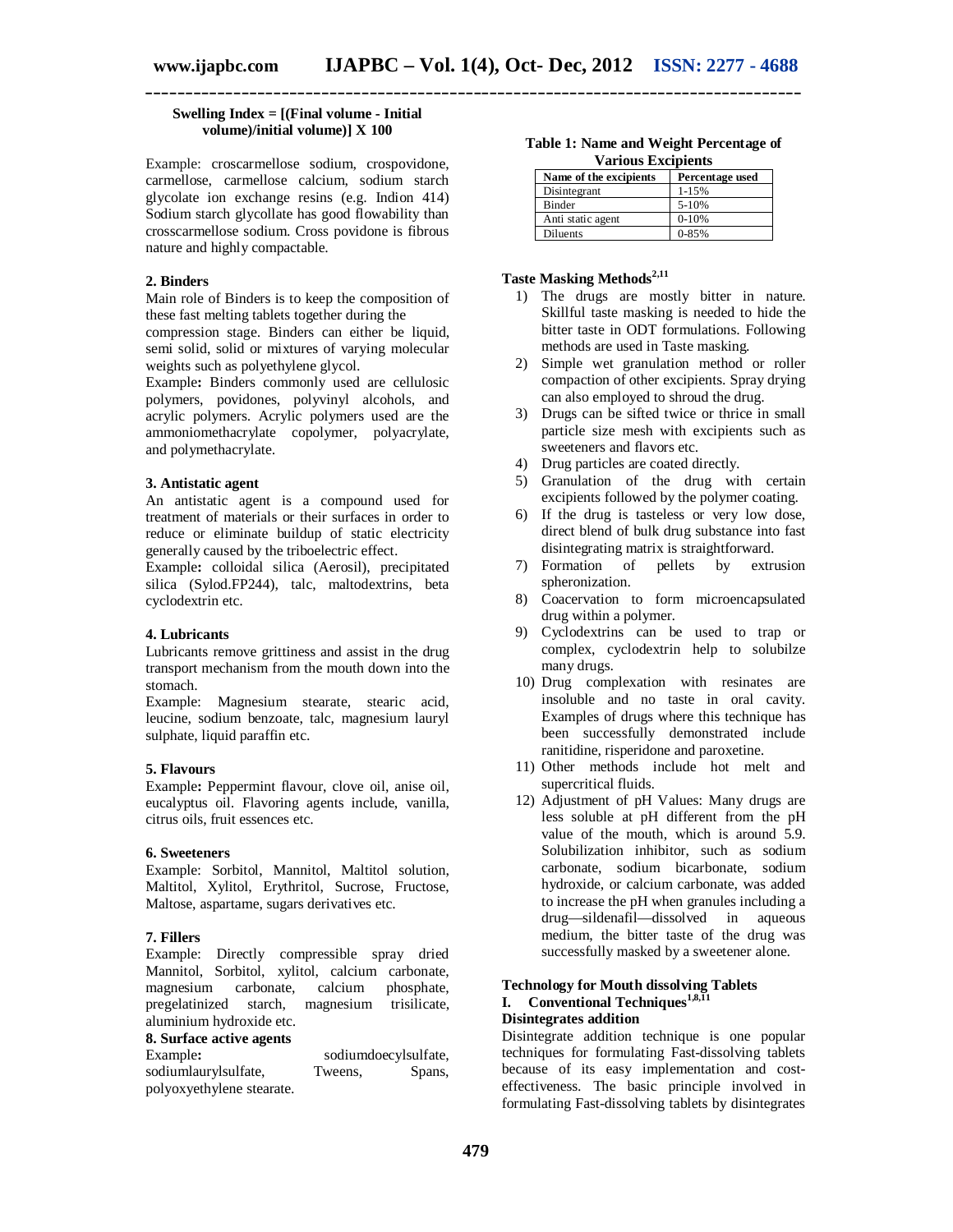addition technique is addition of super disintegrants in optimum concentration so as to achieve mouth dissolving along with the good mouth feel.

#### **Molding**

In this method, molded tablets are prepared by using water-soluble ingredients so that the tablets dissolve completely and rapidly. The powder blend is moistened with a hydro-alcoholic solvent and is molded into tablets under pressure lower than that used in conventional tablet compression. The solvent is then removed by air-drying. Molded tablets are very less compact than compressed tablets. These possess porous structure that enhances dissolution.

#### **Freeze drying**

A process in which water is sublimated from the product after freezing. Lyophilization is a pharmaceutical technology which allows drying of heat sensitive drugs and biological at low temperature under conditions that allow removal of water by sublimation. Lyophilization results in preparations, which are highly porous, with a very high specific surface area, which dissolve rapidly and show improved absorption and bioavailability.

#### **Sublimation**

The slow dissolution of the compressed tablet containing even highly water-soluble ingredients is due to the low porosity of the tablets. Inert solid ingredients that volatilize readily (e.g. urea, ammonium carbonate, ammonium bicarbonate, hexa methelene tetramine, camphor etc.) were added to the other tablet ingredients and the mixture is compressed into tablets. The volatile materials were then removed via sublimation, which generates porous structures. Additionally, several solvents (e.g. cyclohexane, benzene) can be also used as pore forming agents.

#### **Spray-Drying**

Spray drying can produce highly porous and fine powders that dissolve rapidly. The formulations are incorporated by hydrolyzed and non hydrolyzed gelatins as supporting agents, mannitol as bulking agent, sodium starch glycolate or cross carmellose sodium as disintegrating and an acidic material (e.g. citric acid) and or alkali material (e.g. I sodium bicarbonate) to enhance disintegration and dissolution. Tablet compressed from the spray dried powder disintegrated within 20 seconds when immersed in an aqueous medium.

# **Mass-Extrusion**

**\_\_\_\_\_\_\_\_\_\_\_\_\_\_\_\_\_\_\_\_\_\_\_\_\_\_\_\_\_\_\_\_\_\_\_\_\_\_\_\_\_\_\_\_\_\_\_\_\_\_\_\_\_\_\_\_\_\_\_\_\_\_\_\_\_\_\_\_\_\_\_\_\_\_\_\_\_\_\_\_\_\_**

This technology involves softening the active blend using the solvent mixture of water soluble polyethylene glycol, using methanol and expulsion of softened mass through the extruder or syringe to get a cylinder of the product into even segments using heated blade to form tablets. The dried cylinder can also be used to coat granules of bitter tasting drugs and thereby masking their bitter taste.

# **Direct compration**

Direct compration method is the easiest way to manufacture tablets. Conventional equipment, commonly available excipients and a limited number of processing steps are involved in direct compression. Also high doses can be accommodated and final weight of tablet can easily exceed that of other production methods. Directly compressed tablet's disintegration and solubilization depends on single or combined action of disintegrants, water soluble excipients and effervescent agent.

# **II. Patented Technology3,5,8,11 Flashtab Technology**

Prographarm laboratories have patented the Flashtab technology. Tablets prepared by this system consist of an active ingredient in the form of micro crystals. Drug micro granules may be prepared by using the conventional techniques like coacervation, micro encapsulation, and extrusion spheronisation. All the processing utilized conventional tabletting technology.

#### **Wowtab Technology**

Wowtab Technology is patented by "Yamanouchi Pharmaceutical Co. " WOW means "Without Water ". In this process, combination of low mouldability saccharides and high mouldability saccharides is used to obtain a rapidly melting strong tablet. The active ingredient is mixed with a low mouldability saccharide and granulated with a high mouldability saccharide and compressed into tablet.

#### **Flash Dose Technology**

Flash dose technology has been patented by "Fuisz". Nurofen meltlet, a new form of ibuprofen as melt-in-mouth tablets, prepared using flash dose technology is the first commercial product launched by" Biovail Corporation". Flash dose tablets consists of self binding shearform matrix termed as "floss". Shearform matrices are prepared by flash heat processing.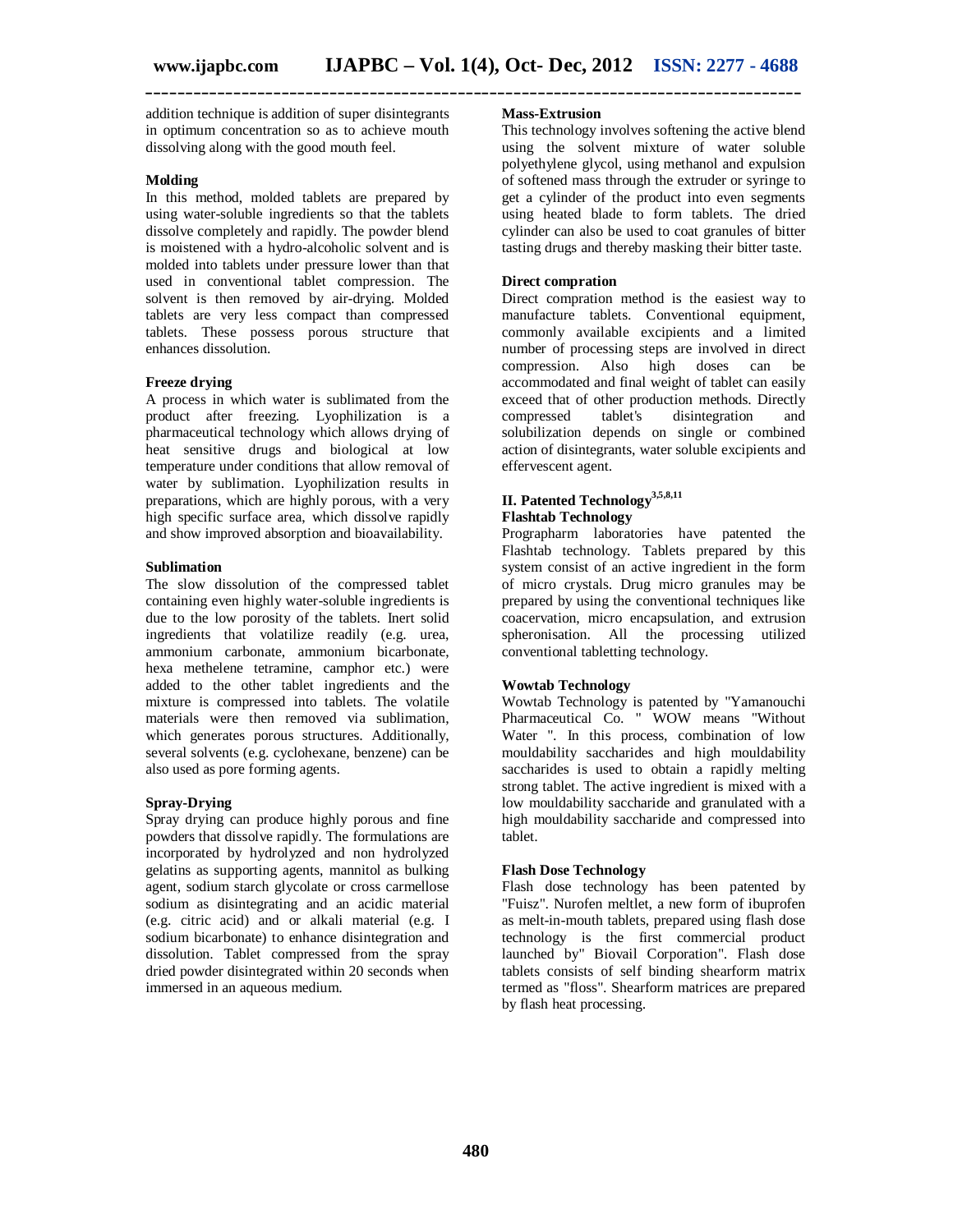

**Mechanism of superdisintegrants by swelling Mechanism of tablet disintegration**

#### **Various types of Super disintegrants used are**

- 1. Crosspovidone<br>2. Microcrystallin
- Microcrystalline cellulose
- 3. Sodium starch glycollate
- 4. Sodium carboxy methyl cellulose or cross carmelose sodium
- 5. Pregelatinzed starch
- 6. Calcium carboxy methyl cellulose
- 7. Modified corn starch. Sodium starch glycollate has good flowability than cross carmellose sodium.

#### **Factors to be considered for selection of superdisintegrants**

- 1. It should produce mouth dissolving when tablet meets saliva in the mouth.
- 2. It should be compactable enough to produce less-friable tablets.
- 3. It can able to produce good mouth feel to the patient. Thus, small particle size is preferred to achieve patient compliance.
- 4. It should has good flow since it improve the flowability of the total blend.

#### **Preformulation Studies1,3,13 Bulk Density**

Apparent bulk density was determine by pouring the 5 gram of powder into a 100 ml granulated cylinder. The bulk volume (V) poured drug was determined. The bulk density was calculated using the formula.

# $V = Vb - Vp$

**ρb = M / V** Where  $: q b - bulk density$ , M- is the weight of powder, V- is the volume of powder.  $\Theta =$ Tan-1 ( $\overline{h}/r$ )

#### **Tapped Density**

Weight 5 g. of powder and placed in a measuring cylinder. Measuring cylinder containing known mass (5 gm) of powder was tapped for 100 times or fixed time. The minimum volume (Vt) occupied



was measured. The tapped density was calculated using following formula.

$$
\rho t = M / Vt
$$

# **Compressibility Index**

The simplest way for measurement of free flow of powder is compressibility, a indication of the ease with which a material can be induced to flow is given by Compressibility Index. The value below 15% indicates a powder with give rice to good flow properties, whereas above 25% indicate poor flowability. Which is calculated follows.

% C.I. = 
$$
\rho t - \rho b \rho t / \times 100
$$

#### **Hausner ratio**

Hausner ratio is an indirect index of ease of powder flow. Hosner ratio is the ratio of tapped density to bulk density. Lower the value of Housner ratio better is the flow property. Powder with Housner ratio less than 1.18, 1.19, 1.25, 1.3- 1.5 and greater the 1.5 indicate excellent, good, passable, and very poor, respectively. It is calculated by following formula.

#### **Hausner ratio = ρt ρt**

#### **Porosity**

Percent relative porosity  $(\varepsilon)$  was obtained using the relationship between apparent density (ρapp) and true density (ρtrue) which is calculated by following formula.

#### **ε = ( 1 - ρapp / ρtrue) ˣ 100**

#### **Voide Volume**

Voide volume (V) was obtained by difference between bulk volume(Vb) and tapped volume (Vp).Voide volume can be calculated by following formula.

#### **Angle of repose**

The angle of repose was determined using funnel method. Funnel that can be fit vertically with stand at 6.3 cm. height. The opening end of funnel are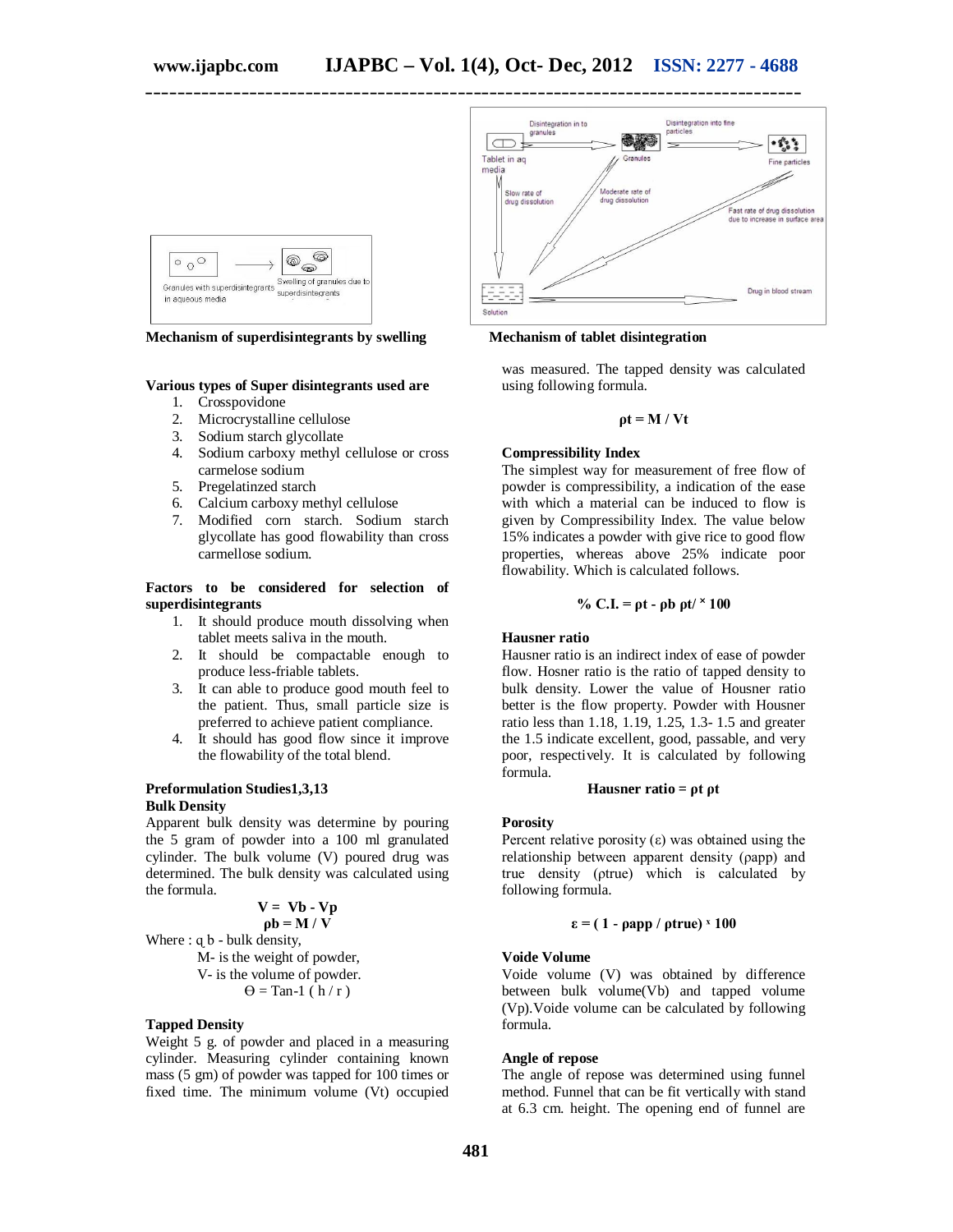closed with thumb until drug are poured. The 5 gm of powder was poured into funnel that can be raised vertically until a maximum cone hight (h) was obtained. Radius of the heap (r) was measured and the angle of repose  $(\Theta)$  was calculated using the formula.

#### $Tan \Theta = h/r$

# **Evaluation of Mouth dissolving Tablets1,3,6,11,13 Thickness**

Tablet thickness can be measured using a simple procedure. 5 tablets were taken and their thickness was measured using Vernier calipers.

#### **Hardness**

It is the force required to break a tablet by compression in the radial direction, it is an important parameter in formulation of mouth dissolve tablets because excessive crushing strength significantly reduces the disintegration time.In the present study the crushing strength of the tablet was measured us-ing Pfizer hardness testers. An average of three observations is reported.

# **Uniformity of weight**

I.P. procedure for uniformity of weight was followed, twenty tablets were taken and their weight was determined individually and collectively on a digital weighing balance. The average weight of one tablet was determined from the collective weight. The weight variation test would be a satisfactory method of determining the drug content uniformity.

| Average weight of tablet                  | $\frac{0}{0}$<br>deviation |
|-------------------------------------------|----------------------------|
| 80 mg or less                             | ±10                        |
| More than 80 mg but less<br>than $250$ mg | ± 7.5                      |
| 250 mg or more                            | ± 5                        |

#### **Assay**

Twenty tablets from each batch were weighed accurately and powdered powder equivalent to 100mg drug was shaken with 100 ml of 0.1N Hydrochloric acid in 100 ml amber colored volumetric flask and from this 10 ml was pipette out and then dilute up to 100 ml. From standard solution again 10 ml pipette out and diluted up to 100 ml in ml.

# **Disintegration time**

The test was carried out on 6 tablets using the apparatus specified in I.P.-1996 distilled water at  $37^{\circ}$ C  $\pm$  2°C was used as a disintegration media and the time in second taken for complete disintegration of the tablet with no palatable mass remaining in the apparatus was measured in seconds.

# *In-vitro* **drug release**

The development of dissolution methods for ODTs is comparable to the approach taken for conventional tablets, and is practically identical. Dissolution conditions for drugs listed in a pharmacopoeia monograph, is a good place to start with scouting runs for a bioequivalent ODT. Other media such as 0.1N HCl and buffers (pH - 4.5 and 6.8) should be evaluated for ODT much in the same way as their ordinary tablet counter parts. The USP 2 Paddle apparatus is used for this purpose which is the most suitable and common choice for orally-disintegrating tablets, with a paddle speed of 50 rpm commonly used. Typically the dissolution of ODT is very fast when using USP monograph conditions; hence slower paddle speeds may be utilized to obtain a profile. The USP 1 Basket apparatus may have certain applications but sometimes tablet fragments or disintegrated tablet masses may become trapped on the inside top of the basket at the spindle where little or no effective stirring occurs, yielding irreproducible dissolution profiles.

### **Friability test**

Friability of the tablets was determined using Roche friability (Electrolab, Mumbai). This device subjects the tablets to the combined effect of abrasions and shock in a plastic chamber revolving at 25 rpm and dropping the tablets at a height of 6 inches in each revolution. Preweighed sample of tablets was placed in the friabilator and were subjected to 100 revolutions. Tablets were de dusted using a soft muslin cloth and reweighed. The friability (f) is given by the formula.

## $f = (1 - W0 / W) \times 100$

Where,  $W0$  = weight of the tablets before the test  $W =$  the weight of the tablet after the test.

#### *In-vitro* **dispersion time test**

To determine dispersion time 10 ml measuring cylinder was taken in which 6 ml distilled water was added and tablet was dropped in it. Time required for complete dispersion was determined.

#### **Wetting time**

Five circular tissue papers of 10 cm diameter are placed in a petridish with a 10 cm diameter. Ten millimeters of water-containing Eosin, a watersoluble dye, is added to petridish. A tablet is carefully placed on the surface of the tissue paper. The time required for water to reach upper surface of the tablet is noted as a wetting time.

#### **Water absorption ratio**

A piece of tissue paper folded twice was placed in a small Petri dish containing 6 ml of water. A tablet was put on the paper & the time required for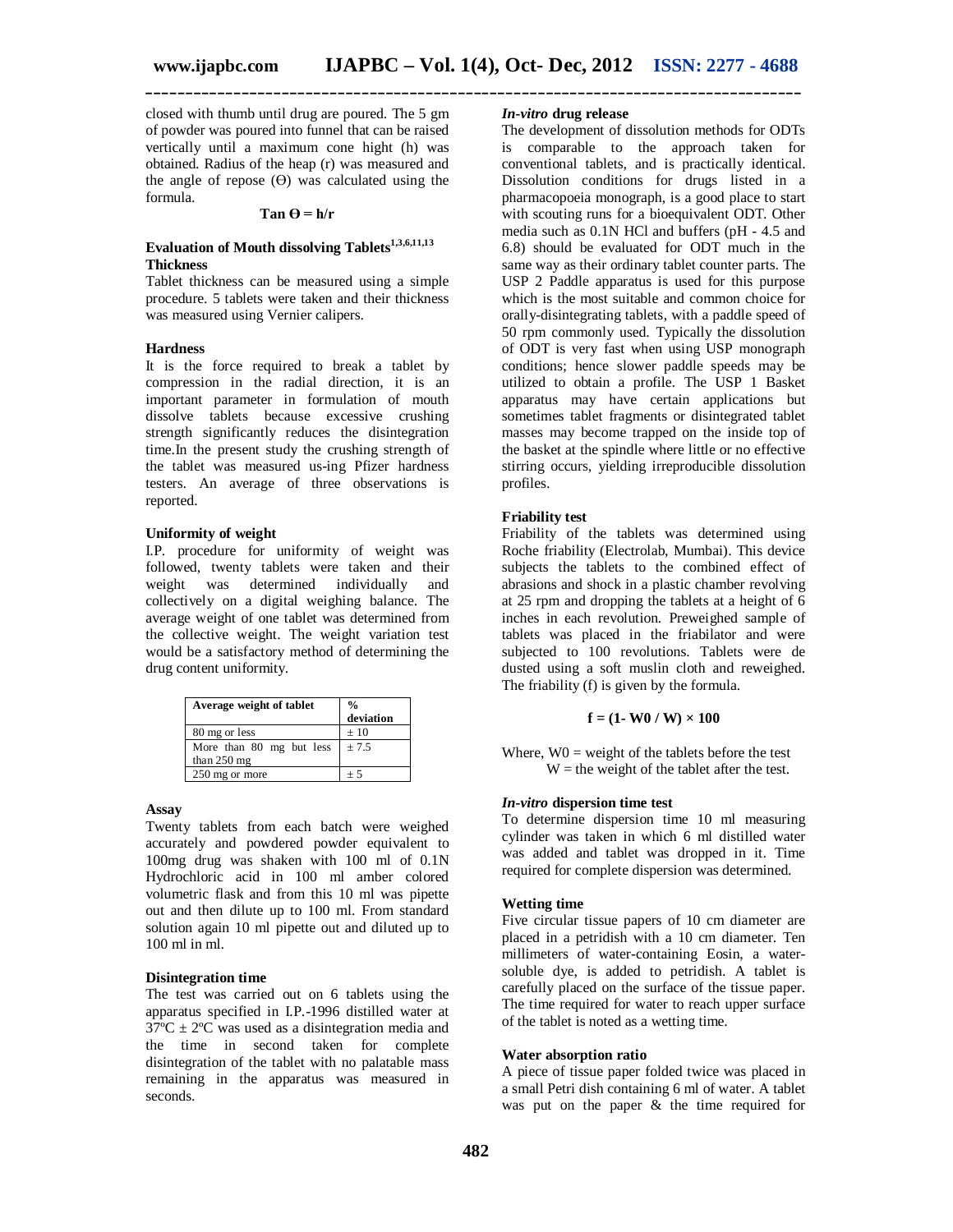complete wetting was measured. The wetted tablet was then weighed. Water absorption ratio (R), was determined using following equation,

#### **R = 10 ( Wa /Wb)**

Where

 $Wb =$  weight of tablet before water absorption Wa = weight of tablet after water absorption.

# **Accelerated Stability study**

The Orally disintegrating tablets are packed in suitable packaging and stored under the following conditions for a period as prescribed by ICH guidelines for accelerated studies. (i)  $40 \pm 1$  °C (ii)  $50 \pm 1^{\circ}$ c (iii) 37  $\pm 1^{\circ}$  C and Relative Humidity=  $75\% \pm 5\%$  The tablets were withdrawn after a period of 15 days and analyzed for physical characterization (Visual defects, Hardness, Friability, Disintegrations, and Dissolution etc.) and drug content. The data obtained is fitted into first order equations to determine the kinetics of degradation. Accelerated stability data are plotting according Arrhenius equation to determine the shelf life at  $25 \degree$  C.

## **Packaging**

Packaging special care is required during manufacturing and storage to protect the dosage of other fast-dissolving dosage forms. Quickdispersing and/or dissolving oral delivery systems, the system can be packaged using various options, such as single pouch, blister card with multiple units, multipleunit dispenser, and continuous roll dispenser, depending on the application and marketing objectives.

#### **Some of Promising Drug Candidates for Mouth Dissolving Tablets<sup>5</sup>**

1. Antibacterial agents: Ciprofloxacin, tetracycline, erythromycin, rifampicin, penicillin, doxycyclin, nalidixic acid, sulphacetamide, sulphadiazine

- 2. Anthelmintics: Albendazole, mebendazole, thiabendazole, livermectin, praziquantel, pyrantel embonate,dichlorophen
- 3. Antidepressants: Trimipramine maleate, nortriptyline HCl, trazodone HCl, amoxapine, mianserin HCl
- 4. Antidiabetics: Glibenclamide, glipizide, tolbutamide, chlorpropamide
- 5. Analgesics/anti-inflammatory agents: Diclofenac sodium, ibuprofen, ketoprofen, mefenamic acid, naproxen, oxyphenbutazone, indomethacin, piroxicam, phenylbutazone
- 6. Antihypertensives: Amlodipine, felodipine, minoxidil, nifedipine, prazosin HCl, nimodipine, terazosin HCl
- 7. Antiarrhythmics: Disopyramide, quinidine sulphate, amiodarone HCl
- 8. Antihistamines: Acrivastine, cetrizine, cinnarizine, loratadine, fexofenadine, triprolidine
- 9. Anxiolytics, sedatives hypnotics and neuroleptics: Alprazolam, diazepam, clozapine, amylobarbitone, lorazepam, haloperidol, nitrazepam , midazolam phenobarbitone, thioridazine, oxazepam
- 10. Diuretics: Acetazolamide, clorthiazide, amiloride, furosemide, spironolactone, bumetanide, ethacrynic acid
- 11. Gastro‐intestinal agents: Cimetidine, ranitidine HCl, famotidine, domperidone, omeprazole, ondansetron HCl, granisetron HCl
- 12. Corticosteroids: Betamethasone, beclomethasone, hydrocortisone, prednisone, prednisolone, methyl prednisolone
- 13. Antiprotozoal agents: metronidazole, benznidazole, clioquinol, decoquinate

| List of some marketed i rouges of mp i |                    |                                           |  |  |
|----------------------------------------|--------------------|-------------------------------------------|--|--|
| <b>Trade Name</b>                      | <b>Active Drug</b> | <b>Manufacturer</b>                       |  |  |
| Nimulid-MD                             | Nimesulide         | Panacea Biotech, New Delhi, India         |  |  |
| Feldene Fast Melt                      | Piroxicam          | Pfizer Inc., NY, U.S.A                    |  |  |
| Zvrof Meltab                           | Rofecoxib          | Zydus, Cadila, India                      |  |  |
| Pepcid RPD                             | Famotidine         | Merck and Co., NJ, U.S.A                  |  |  |
| Romilast                               | Montelukast        | Ranbaxy Labs Ltd., New Delhi, India       |  |  |
| Torrox MT                              | Rofecoxib          | Torrent Pharmaceuticals, Ahmedabad, India |  |  |
| Olanex Instab                          | Olanzapine         | Ranbaxy Labs Ltd., New Delhi, India       |  |  |
| Zofran ODT                             | Ondansetron        | Glaxo Wellcome, Middlesex, UK             |  |  |
| Mosid-MT                               | Mosapride citrate  | Torrent Pharmaceuticals, Ahmedabad, India |  |  |
| Febrectol                              | Paracetamol        | Prographarm, Chateauneuf, France          |  |  |
| Maxalt MLT                             | Rizatriptan        | Merck and Co., NJ, U.S.A                  |  |  |
| Zelapar TM                             | Selegiline         | Amarin Corp., London, UK                  |  |  |
| Claritin® RediTabs®                    | Loratadine         | Scherig corporation                       |  |  |
| Zvperxa@                               | Olazepine          | Eli Lilly                                 |  |  |
| Resperdal <sup>®</sup> M-TabTM         | Resperidone        | Janssen                                   |  |  |

#### **List of some Marketed Products of MDT1,5,11**